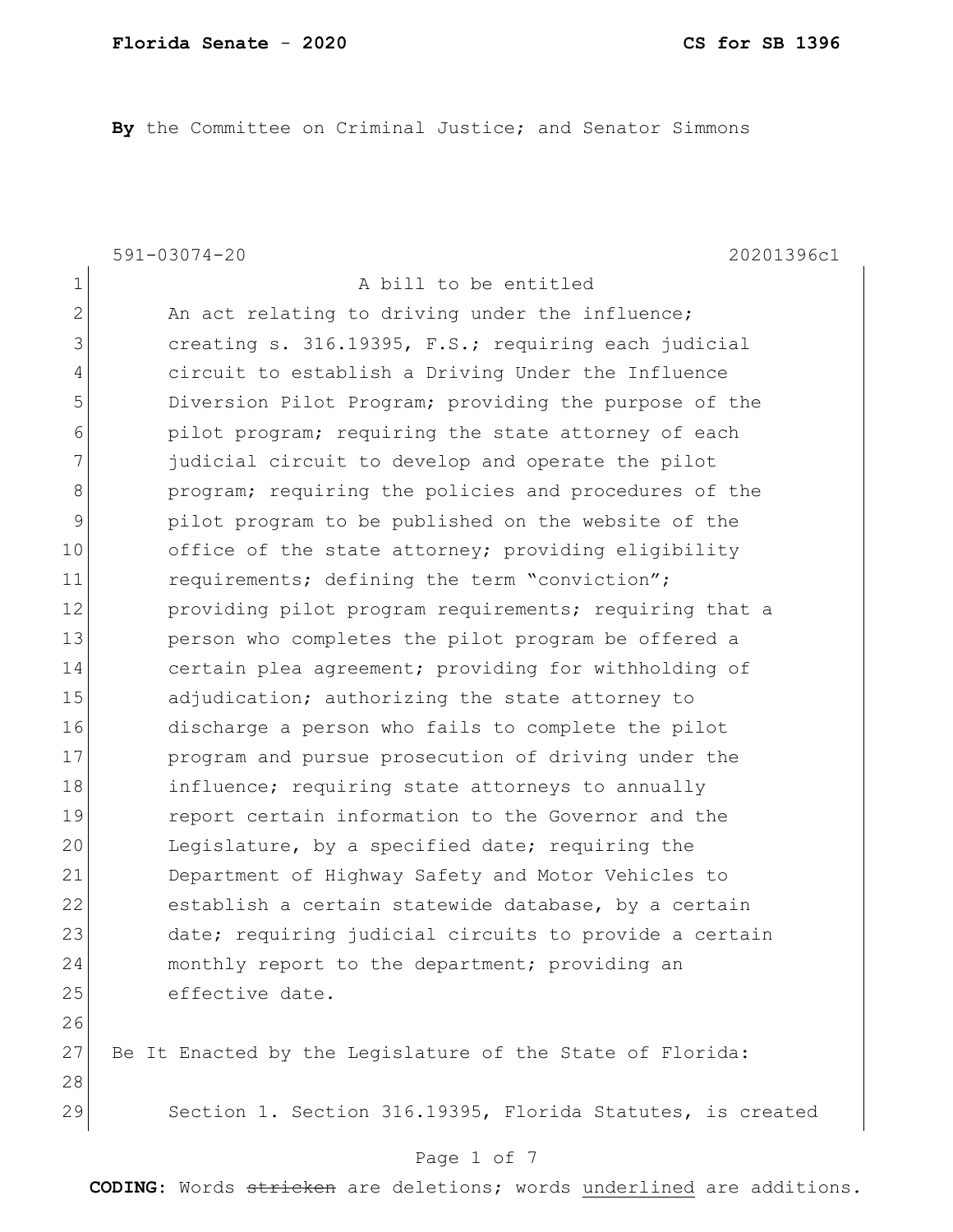591-03074-20 20201396c1 30 to read: 31 316.19395 Driving Under the Influence Diversion Pilot 32 Program.— 33 (1) DEVELOPMENT; IMPLEMENTATION; OPERATION.—A Driving Under 34 the Influence Diversion Pilot Program shall be established in 35 each judicial circuit for the purpose of offering a person 36 charged with a first offense of driving under the influence as 37 provided in s. 316.193 the opportunity to avoid a conviction for 38 the offense while ensuring the person receives substance abuse 39 treatment if necessary. The state attorney of the judicial 40 circuit shall develop policies and procedures of the pilot 41 program, including program implementation and operation and the 42 selection of approved program providers. In developing such 43 policies and procedures, the state attorney shall consult local 44 law enforcement agency representatives, county probation 45 officers, the public defender, and local program providers. The 46 state attorney of each judicial circuit shall operate that 47 circuit's pilot program. Each judicial circuit shall publish the 48 terms and conditions of the pilot program on the website of the 49 office of the state attorney. 50 (2) ELIGIBILITY REQUIREMENTS.— 51 (a) A person charged with driving under the influence, in 52 violation of s. 316.193, is eligible for participation in the 53 pilot program if he or she: 54 1. Has not been charged with a prior alcohol-related or 55 drug-related criminal traffic offense, regardless of 56 disposition. 57 2. Does not have a pending felony or prior felony 58 conviction.

#### Page 2 of 7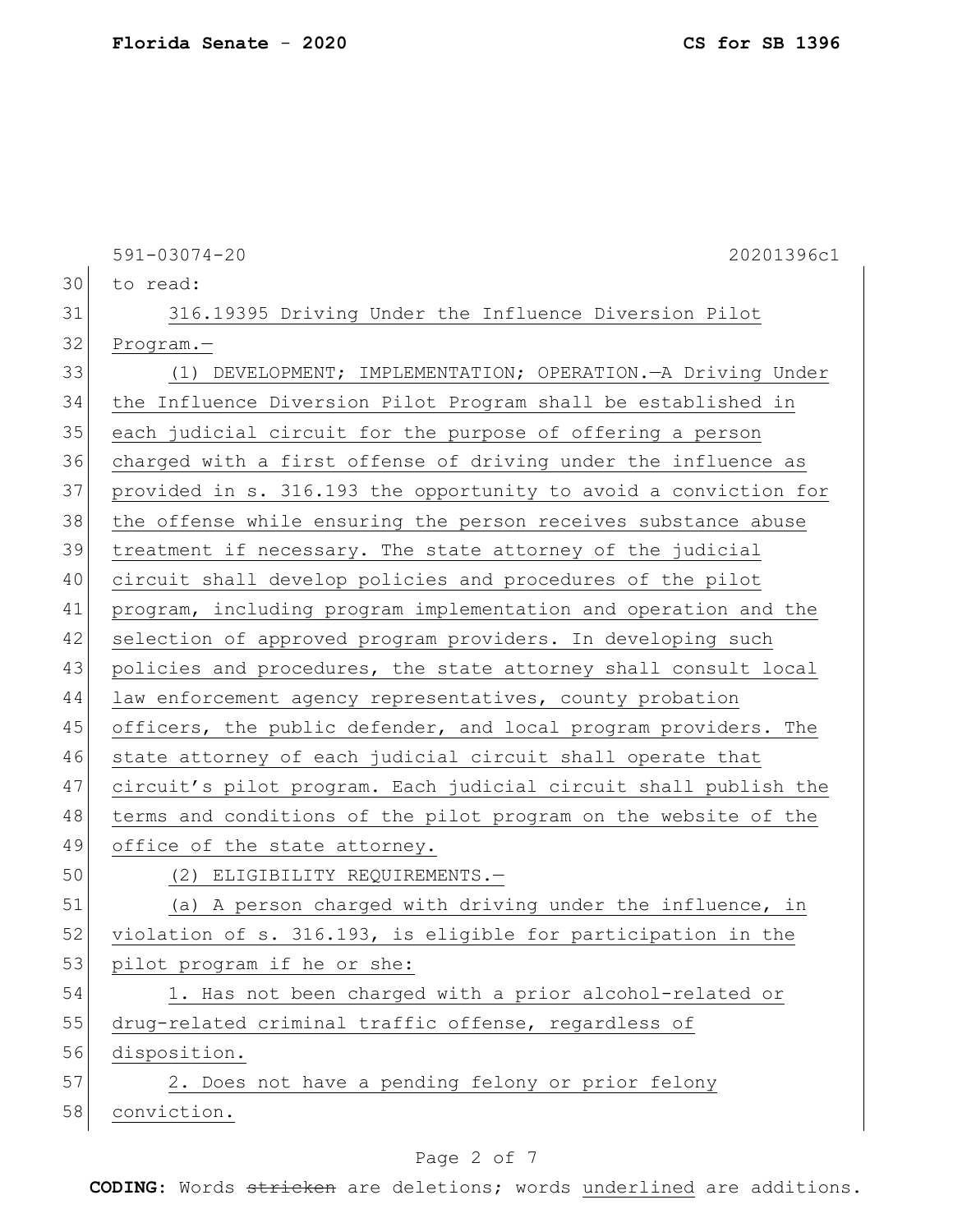|    | $591 - 03074 - 20$<br>20201396c1                                 |
|----|------------------------------------------------------------------|
| 59 | 3. Has no more than two prior misdemeanor convictions.           |
| 60 | 4. Was not involved in a motor vehicle crash or accident         |
| 61 | relating to the charge of driving under the influence.           |
| 62 | 5. Was not, at the time of the offense, accompanied in the       |
| 63 | vehicle by a person under 18 years of age.                       |
| 64 | 6. Did not, at the time of the offense, have a blood-            |
| 65 | alcohol level of 0.20 or more grams of alcohol per 100           |
| 66 | milliliters of blood; or a breath-alcohol level of 0.20 or more  |
| 67 | grams of alcohol per 210 liters of breath.                       |
| 68 | 7. Has not previously participated in the pilot program.         |
| 69 | 8. Waives the speedy trial period. The speedy trial period       |
| 70 | is tolled immediately upon entry into the pilot program until    |
| 71 | the participant completes all terms and enters a plea pursuant   |
| 72 | to subsection (4) or the participant is discharged from the      |
| 73 | pilot program pursuant to subsection (5).                        |
| 74 | (b) For purposes of this subsection, the term "conviction"       |
| 75 | means a determination of guilt which is the result of a plea or  |
| 76 | trial, regardless of whether adjudication is withheld or a plea  |
| 77 | of nolo contendere is entered.                                   |
| 78 | (3) PILOT PROGRAM REQUIREMENTS.-                                 |
| 79 | (a) A person must participate in the pilot program for 12        |
| 80 | months, during which period he or she may not possess or consume |
| 81 | alcohol, or any controlled substance as set forth in chapter     |
| 82 | 893, unless the controlled substance was lawfully obtained from  |
| 83 | a practitioner or pursuant to a valid prescription, and must     |
| 84 | complete the following as administered by an approved program    |
| 85 | provider:                                                        |
| 86 | 1. Fifty hours of community service if, at the time of the       |
| 87 | offense, the person had a blood-alcohol level of 0.15 or less    |
|    |                                                                  |

# Page 3 of 7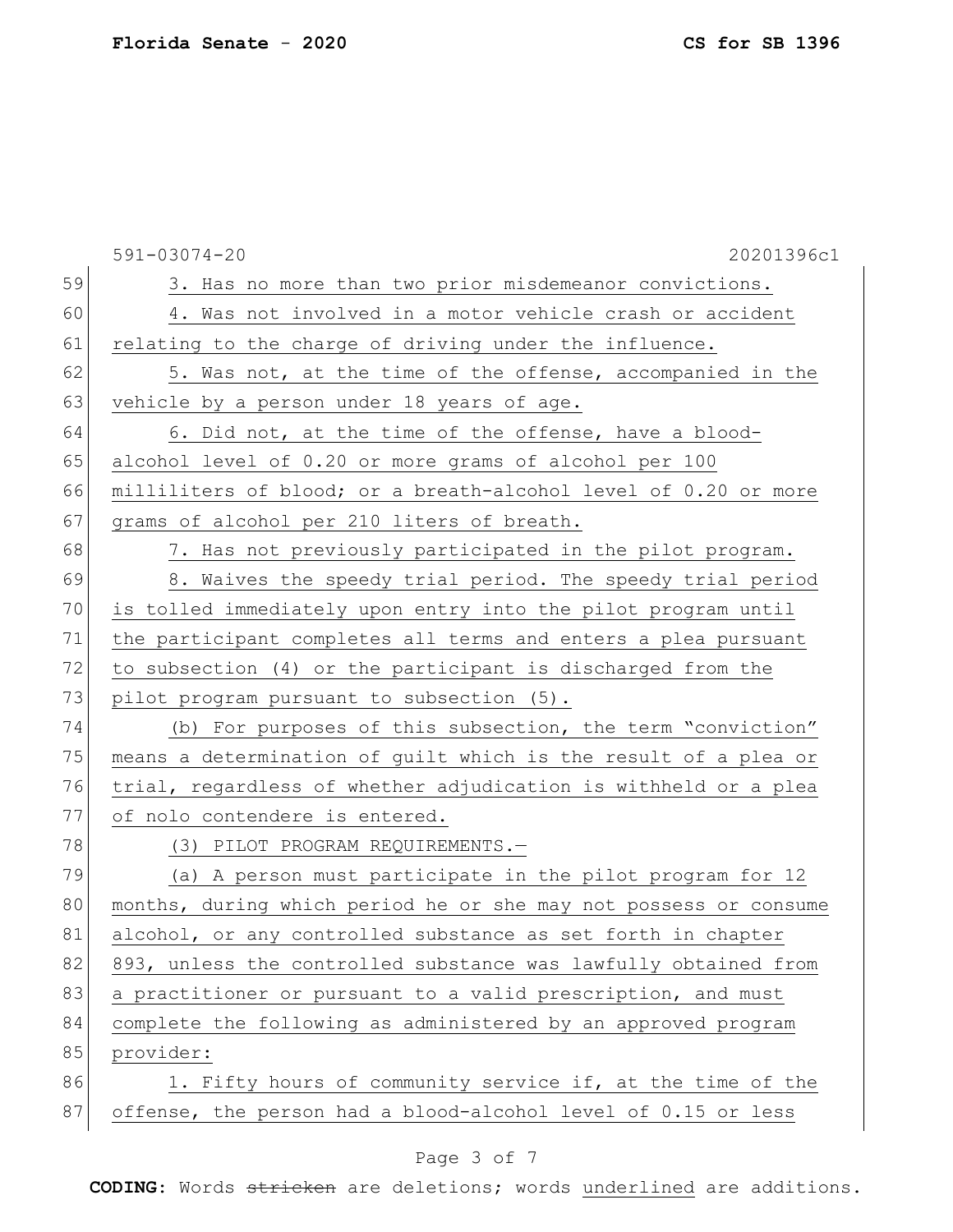|     | $591 - 03074 - 20$<br>20201396c1                                 |
|-----|------------------------------------------------------------------|
| 88  | grams of alcohol per 100 milliliters of blood; or a breath-      |
| 89  | alcohol level of 0.15 or less grams of alcohol per 210 liters of |
| 90  | breath.                                                          |
| 91  | 2. Seventy-five hours of community service if, at the time       |
| 92  | of the offense, the person had a blood-alcohol level of more     |
| 93  | than 0.15, but less than 0.20 grams of alcohol per 100           |
| 94  | milliliters of blood; or a breath-alcohol level of more than     |
| 95  | 0.15, but less than 0.20 grams of alcohol per 210 liters of      |
| 96  | breath; or did not provide a blood or breath sample.             |
| 97  | 3. A substance abuse course conducted by a DUI program           |
| 98  | licensed by the department under s. 322.292, which shall include |
| 99  | a psychosocial evaluation of the person, and any substance abuse |
| 100 | treatment recommendations by such program.                       |
| 101 | 4. A victim's impact panel session, if such a panel exists       |
| 102 | within the judicial circuit, or a victim's impact class.         |
| 103 | (b) A person who participates in the pilot program must pay      |
| 104 | all fines and standard costs imposed by the judicial circuit.    |
| 105 | (c) Upon commencement of the person's participation in the       |
| 106 | pilot program, all motor vehicles that are individually or       |
| 107 | jointly leased or owned and routinely operated by the person     |
| 108 | shall be impounded or immobilized for a period of 10 days.       |
| 109 | $(d) 1.$ After the impoundment or immobilization period          |
| 110 | required by paragraph (c), the person shall have installed on    |
| 111 | all such vehicles, and must successfully use, an ignition        |
| 112 | interlock device approved by the department in accordance with   |
| 113 | s. 316.1938 for a period of:                                     |
| 114 | a. Ninety days if, at the time of the offense, the person        |
| 115 | had a blood-alcohol level of 0.15 or less grams of alcohol per   |
| 116 | 100 milliliters of blood; or a breath-alcohol level of 0.15 or   |
|     |                                                                  |

# Page 4 of 7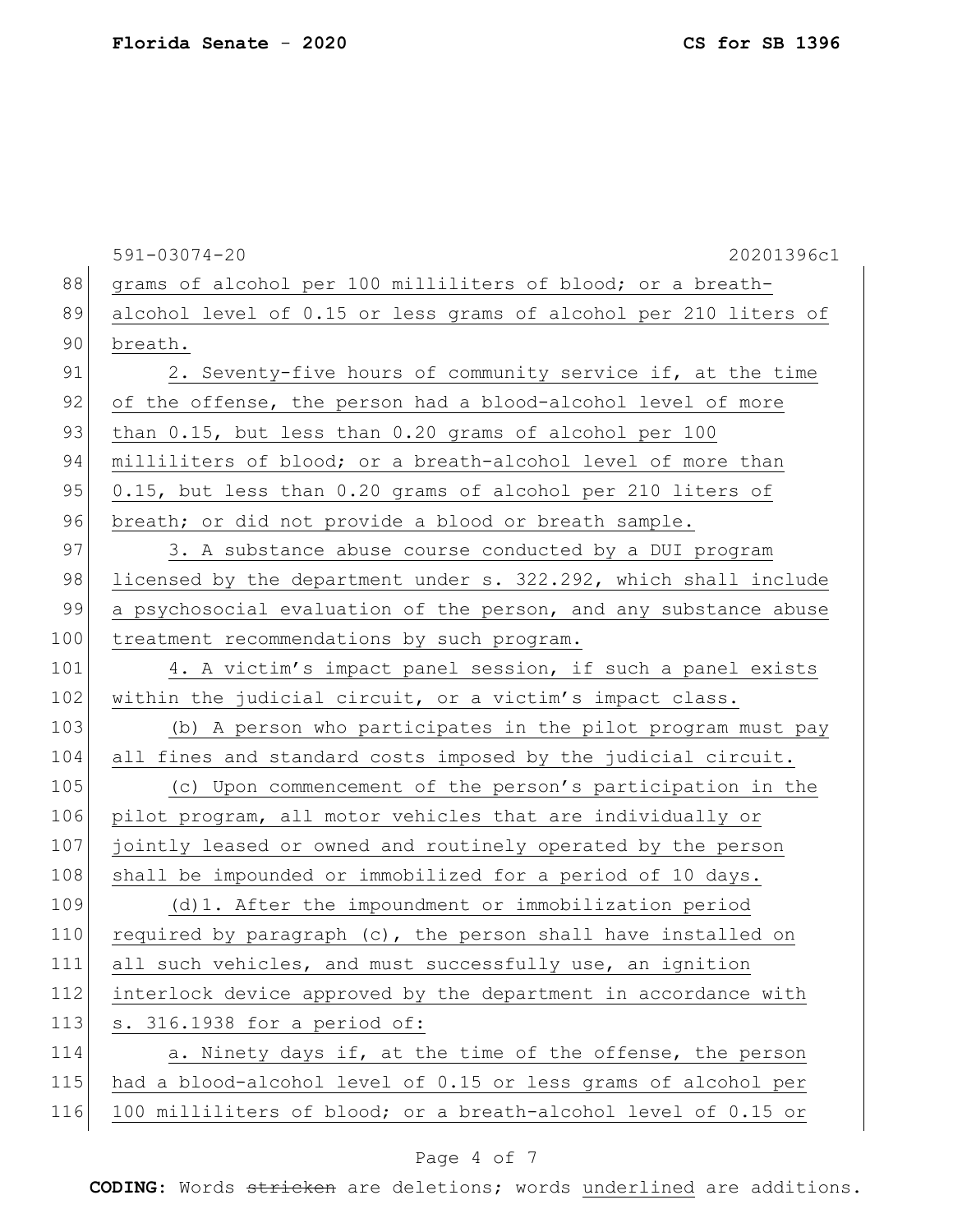|     | 20201396c1<br>$591 - 03074 - 20$                                 |
|-----|------------------------------------------------------------------|
| 117 | less grams of alcohol per 210 liters of breath.                  |
| 118 | b. One hundred eighty days if, at the time of the offense,       |
| 119 | the person had a blood-alcohol level of more than 0.15, but less |
| 120 | than 0.20 grams of alcohol per 100 milliliters of blood; or a    |
| 121 | breath-alcohol level more than 0.15, but less than 0.20 grams of |
| 122 | alcohol per 210 liters of breath; or did not provide a blood or  |
| 123 | breath sample.                                                   |
| 124 | 2. If the person claims inability to pay for an ignition         |
| 125 | interlock device and:                                            |
| 126 | a. The person's family income is at or below 100 percent of      |
| 127 | the federal poverty level as documented by written order of the  |
| 128 | court, the regular monthly leasing fee charged to all customers  |
| 129 | by the ignition interlock device provider shall be discounted    |
| 130 | for that person by 50 percent.                                   |
| 131 | b. The person's family income is greater than 100 percent        |
| 132 | but at or below 149 percent of the federal poverty level as      |
| 133 | documented by written order of the court, the regular monthly    |
| 134 | leasing fee charged to all customers by the ignition interlock   |
| 135 | device provider shall be discounted for that person by 25        |
| 136 | percent.                                                         |
| 137 | 3. A person who qualifies for a discounted monthly leasing       |
| 138 | fee pursuant to subparagraph 2. is not required to pay the cost  |
| 139 | of installation or deinstallation of the ignition interlock      |
| 140 | device.                                                          |
| 141 | (4) COMPLETION OF PILOT PROGRAM.-If a person complies with       |
| 142 | this section and successfully completes the pilot program, he or |
| 143 | she shall be offered an agreement providing for a plea of guilty |
| 144 | or nolo contendere to the offense of reckless driving as         |
| 145 | provided in s. 316.192. A person who accepts such plea agreement |
|     |                                                                  |

# Page 5 of 7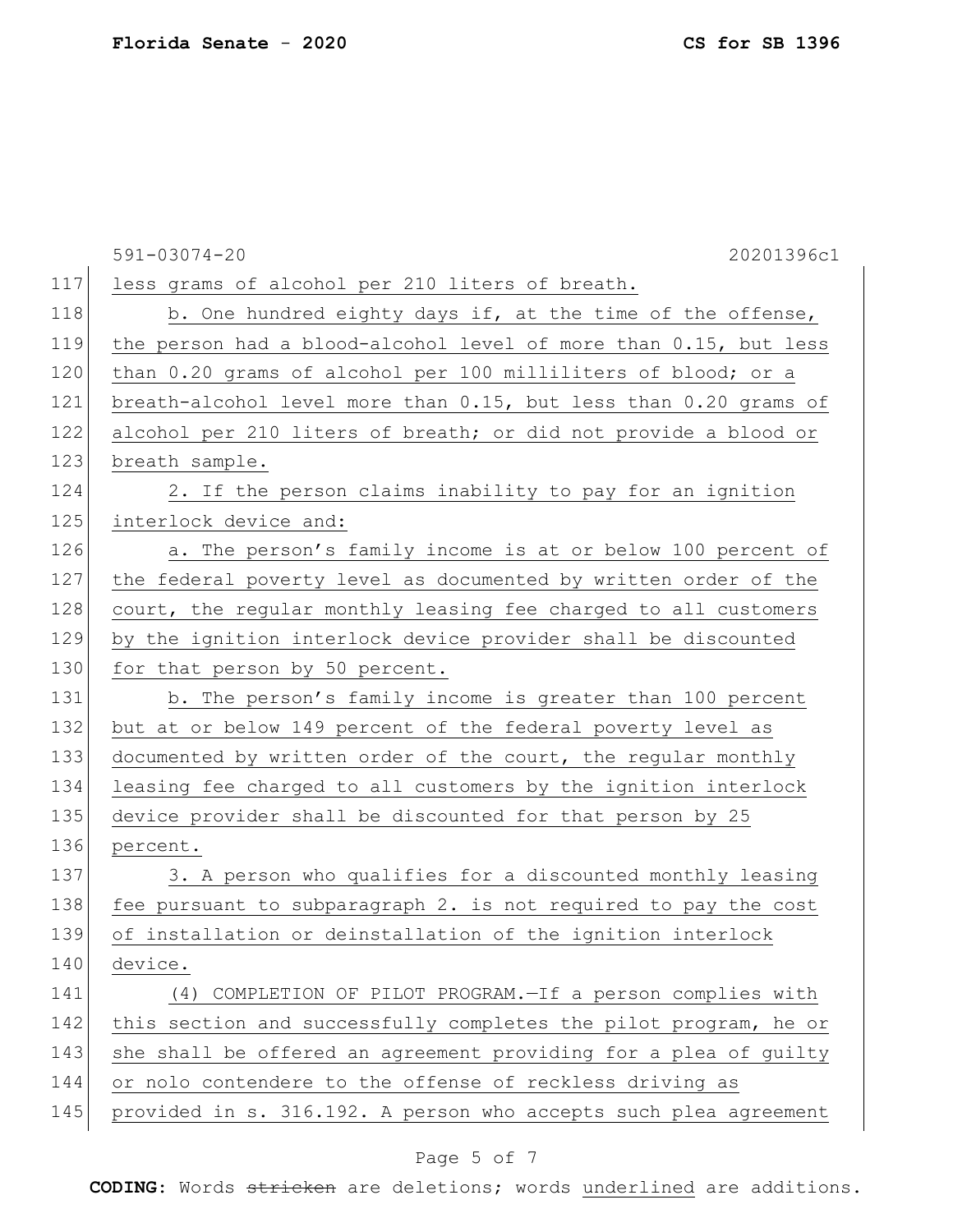|     | $591 - 03074 - 20$<br>20201396c1                                 |
|-----|------------------------------------------------------------------|
| 146 | is not subject to the provisions of this chapter relating to the |
| 147 | offense of driving under the influence, and the trial judge      |
| 148 | shall withhold adjudication for reckless driving notwithstanding |
| 149 | s. 316.656.                                                      |
| 150 | (5) FAILURE TO COMPLETE PILOT PROGRAM. - If a person does not    |
| 151 | comply with this section and fails to successfully complete the  |
| 152 | pilot program, the state attorney operating the pilot program    |
| 153 | may discharge the person from the program and pursue prosecution |
| 154 | of the offense of driving under the influence.                   |
| 155 | (6) ANNUAL REPORT. - By October 1 of each year, beginning in     |
| 156 | 2021, the state attorney of each judicial circuit shall report   |
| 157 | the results of the pilot program to the Governor, the President  |
| 158 | of the Senate, and the Speaker of the House of Representatives.  |
| 159 | The report shall include:                                        |
| 160 | (a) The number of cases diverted from prosecution of             |
| 161 | driving under the influence.                                     |
| 162 | (b) The number of persons who successfully completed the         |
| 163 | pilot program.                                                   |
| 164 | (c) The number of persons who failed to successfully             |
| 165 | complete the pilot program and were discharged from the program. |
| 166 | (d) The number of persons who successfully completed the         |
| 167 | pilot program who were later charged with another alcohol-       |
| 168 | related or drug-related criminal traffic offense.                |
| 169 | (e) The number of persons who failed to successfully             |
| 170 | complete the pilot program who were later charged with another   |
| 171 | alcohol-related or drug-related criminal traffic offense.        |
| 172 | (7) STATEWIDE DATABASE. - By July 1, 2023, the department        |
| 173 | shall establish a statewide database of persons who participate  |
| 174 | in the pilot program. Each judicial circuit must provide monthly |

# Page 6 of 7